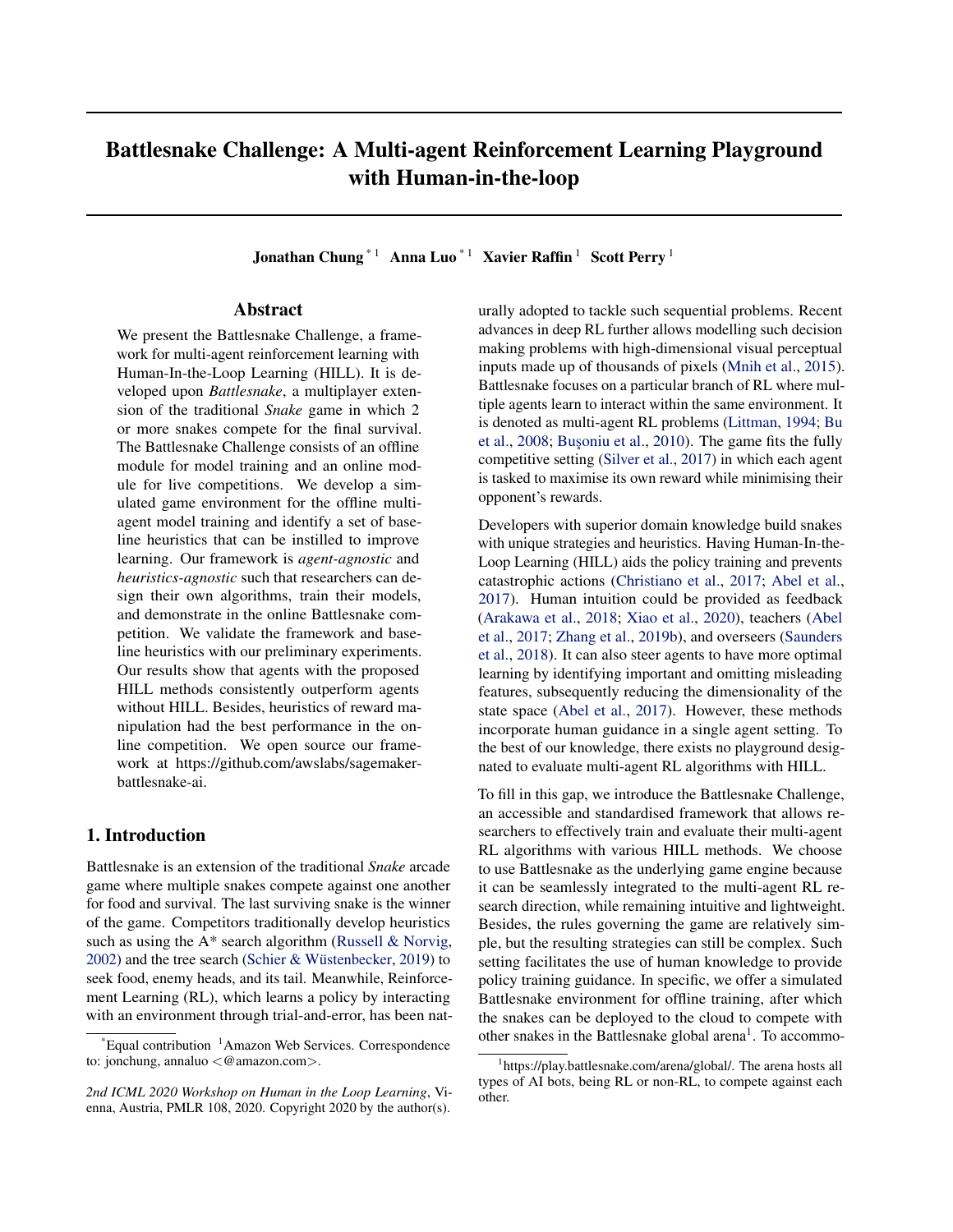date human knowledge, we identify a number of standard heuristics and further demonstrate the baseline techniques to incorporate them into the agent. Our proposed framework is *agent-agnostic* and *heuristics-agnostic* such that researchers can design their own algorithms, train their models, and demonstrate in the real Battlesnake competition. We hope that the Battlesnake Challenge will serve as a testbed to encourage research into multi-agent RL and HILL. Our contributions are as follows:

- We propose an end-to-end training-deployment-testing framework that consists of an offline module for multiagent RL training with HILL, and an online module for performance evaluation against other public agents.
- On the multi-agent RL aspect, we develop a simulator for the Battlesnake problem through a proper design of state, action and reward. On HILL aspect, we identify a set of baseline heuristics that can be instilled to improve the agents during training or after deployment.
- We validate the proposed framework and baseline heuristics with our preliminary experiments. We investigate how different incorporation methods affect task performance both offline and online. Our results show that agents with HILL outperform agents without HILL and careful reward manipulation performs the best among our proposed heuristics in the online Battlesnake arena.
- We open-source the Battlesnake Challenge framework at http://github.com/ awslabs/sagemaker-battlesnake-ai to encourage broader research directions.

# 2. Related works

Multi-agent RL Testbed: There is a growing number of studies focusing on designing environments to evaluate the agents' performance with the advancements in the multiagent RL regime [\(Zhang et al.,](#page-8-0) [2019a;](#page-8-0) [Nguyen et al.,](#page-7-0) [2020\)](#page-7-0). For example, Keepaway soccer [\(Stone et al.,](#page-8-0) [2005\)](#page-8-0) and its extension [\(Kalyanakrishnan et al.,](#page-7-0) [2006;](#page-7-0) [Hausknecht et al.,](#page-7-0) [2016\)](#page-7-0) provide a simulated football environment. Meanwhile, a set of gridwold-like environments has been developed to encompass various multi-agent tasks, covering both continuous [\(Lowe et al.,](#page-7-0) [2017\)](#page-7-0) and discrete [\(Yang et al.,](#page-8-0) [2018;](#page-8-0) [Zheng et al.,](#page-8-0) [2018\)](#page-8-0) control problems. [Resnick et al.](#page-7-0) [\(2018\)](#page-7-0) proposed *Pommerman*, a game stylistically similar to the Nintendo game Bomberman, as a playground for benchmarking different agents. The system uses low dimensional symbolic state interpretations input, and the authors built an online leader board where researchers could submit their agents and compete against one another. It, however, allows only up to four agents and does not include the mechanism that adds human intuition to the agents.

More recent work considers real-time strategy games that

require complex environments and controls. The Star-Craft Multi-Agent Challenge (SMAC) [\(Samvelyan et al.,](#page-8-0) [2019;](#page-8-0) [Vinyals et al.,](#page-8-0) [2019\)](#page-8-0), developed based on *StarCraft II*, focuses on handling partially observability and highdimensional inputs. It aims to serve as a benchmark for *cooperative* multi-agent RL, rather than the *competitive* setting as in Battlesnake. In contrast, [Ye et al.](#page-8-0) [\(2019\)](#page-8-0) presented a 1v1 game mode using multi-agent RL in a competitive setting through the game *Honor of Kings*. They developed an off-policy RL system architecture for scalable training and eliminated invalid actions to improve the training efficiency. Nonetheless, the complexities inherent in both of these games require specific game knowledge, making it difficult for general researchers to develop and evaluate their multi-agent RL algorithms.

Human-in-the-loop Reinforcement Learning: The data hungry nature of RL has prompted researchers to develop techniques to leverage human knowledge for RL tasks [\(Zhang et al.,](#page-8-0) [2019b\)](#page-8-0). Often, human information is passed along in the form of human intervention [\(Saunders et al.,](#page-8-0) [2018\)](#page-8-0), reward shaping [\(Knox & Stone,](#page-7-0) [2008;](#page-7-0) [2009;](#page-7-0) [2012;](#page-7-0) [Warnell et al.,](#page-8-0) [2018;](#page-8-0) [Arakawa et al.,](#page-6-0) [2018;](#page-6-0) [Xiao et al.,](#page-8-0) [2020\)](#page-8-0) and policy evaluation [\(Griffith et al.,](#page-7-0) [2013;](#page-7-0) [MacGlashan](#page-7-0) [et al.,](#page-7-0) [2017;](#page-7-0) [Arumugam et al.,](#page-6-0) [2019\)](#page-6-0). In principal, human intuition could be injected in two methods, 1) by evaluating the actions during training through real-time feedback or intervention; and 2) by defining handcrafted rules prior to training to alter the agent's behaviour based on human intuition. TAMER+RL [\(Knox & Stone,](#page-7-0) [2010\)](#page-7-0) is an example of the first method in which human provide a reward given a state action pair. An example of the second method is the agent-agnostic framework proposed by [Abel et al.](#page-6-0) [\(2017\)](#page-6-0). The framework contains a protocol program that controls the human interaction with a single agent. Human can perform learning interventions with handcrafted rules that alter the transition dynamics given the current state and action, with methods including action masking, reward manipulation, etc. Action masking is a technique to bar possible actions from the policy based on engineered rules. Reward manipulation is the act of specifically designing a reward function. In particular, the authors found that action masking simplifies the RL problem and was effective to prevent catastrophic actions [\(Saunders et al.,](#page-8-0) [2018\)](#page-8-0). Considering that Battlesnakes are traditionally developed with handcrafted rules, we extend the framework into a multiagent RL setting.

## 3. Description of the Battlesnake Challenge

The architecture design of the Battlesnake Challenge is presented in Figure [1.](#page-2-0) Our framework includes an offline RL training module equipped with a simulated Battlesnake environment, as will be described in Section [3.1.](#page-2-0) The frame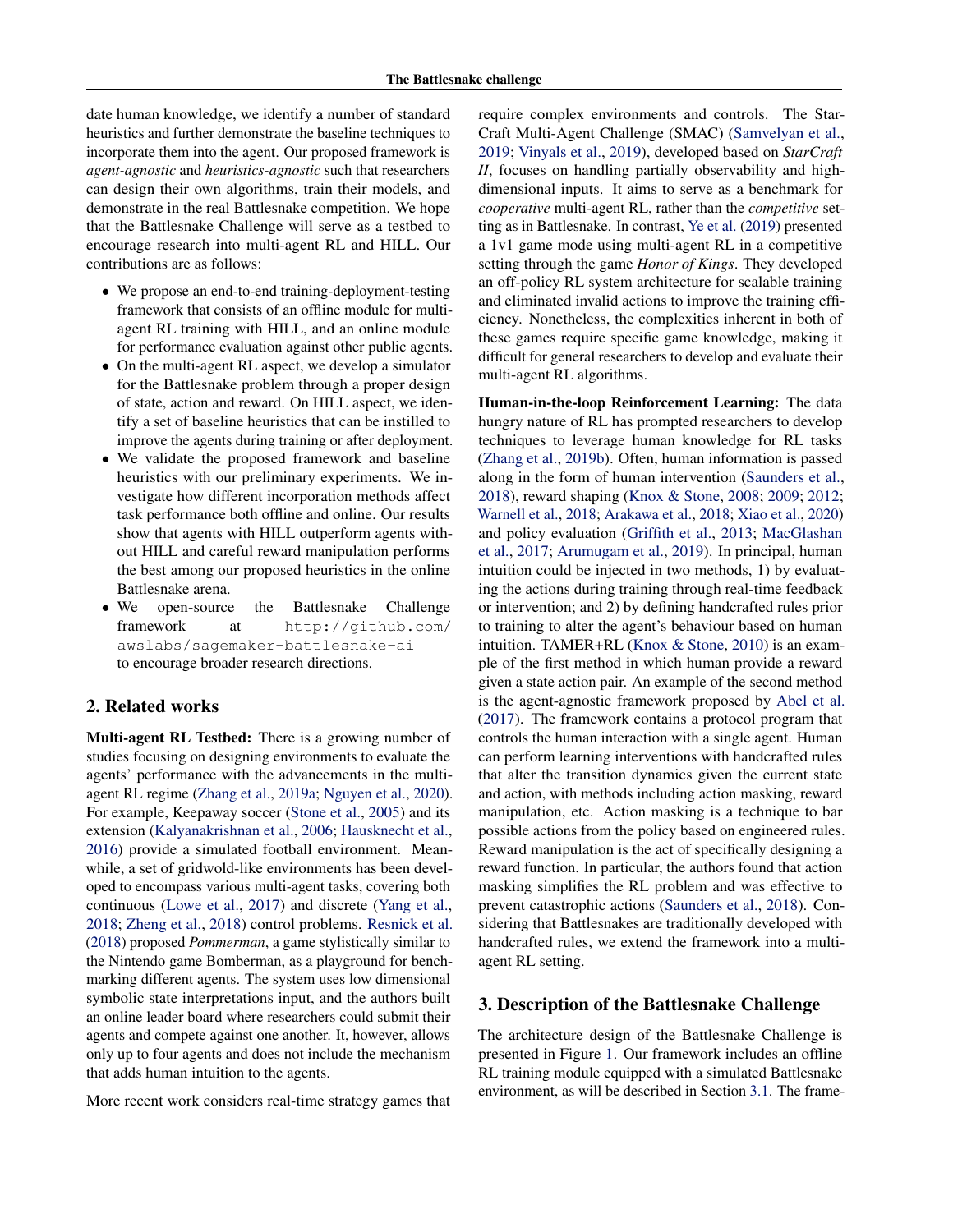<span id="page-2-0"></span>work is designed to work with handcrafted rules [\(Abel et al.,](#page-6-0) [2017\)](#page-6-0) as well as more complex heuristics [\(Russell & Norvig,](#page-8-0) [2002;](#page-8-0) Schier & Wüstenbecker, [2019\)](#page-8-0) that are programmed in advance. The preprogrammed heuristics are independent of the RL algorithm and could be incorporated into the RL training module to assist the training procedures.

Once the trained agent is deployed online, it can make inferences and interface with the Battlesnake engine to play in the Battlesnake arena. We integrate the inference with optional ad-hoc heuristics to enable action overwriting, through which human experts can perform the safety checks. We use the Battlesnake arena to evaluate different combinations of in-training and ad-hoc human guidance by allowing the agents to compete against each other.



Figure 1. Overview of the Battlesnake Challenge with human-inthe-loop multi-agent reinforcement learning. Human knowledge injected in the offline training phase can possibly affect state  $(s_t)$ , action  $(a_t)$  and reward  $(r_t)$  at timestep t. Once the agents is deployed, Ad-hoc heuristics can overwrite the action  $(a_t)$  at each inference timestep t.

#### 3.1. Battlesnake description

We first provide a detailed description of Battlesnake game logic. A typical game in Battlesnake consists of three to five snakes on a board ranging from  $7 \times 7$  (small),  $11 \times 11$ (medium) to  $19 \times 19$  (large). At the start of the game, N snakes are randomly distributed along the boundaries of the board, each with health of 100. There is one piece of food randomly distributed at the same time. At each turn, the health of every snake decreases by one and each snake reacts to the environment indicating whether it will move up, down, left or right; food are then randomly spawned. Unlike the traditional snakes game, if a snake is facing up and the next action is to move down, the game considers the snake hitting its own body and it will be eliminated from the game. This is known as a *forbidden move*. If a snake eats a food, its health will be returned to 100 and its length will grow by one. If a snake hits another snake's head, the shorter of the two snakes is eliminated from the game (if the sizes of the two snakes are the same, both the snakes are eliminated). This is referred to as *eating another snake*. In

addition, a snake is eliminated from the game if it: 1) goes out of the boundaries of the map, 2) hits another snake's body, 3) hits its own body, or 4) has a health of 0. The last surviving snake becomes the winner.

## 3.2. Battlesnake as a Reinforcement Learning Environment



Figure 2. Modelling Battlesnake with reinforcement learning.

We consider a standard Markov game [\(Littman,](#page-7-0) [1994\)](#page-7-0) to model the interaction between multiple Battlesnake agents with the environment. Each agent represents one snake in the game. The Markov game is specified by a tuple  $M = (\mathcal{N}, \mathcal{S}, \{\mathcal{A}^i\}_{i \in \mathcal{N}}, \mathcal{T}, \{R^i\}_{i \in \mathcal{N}}, \gamma)$ , where  $\mathcal{N} =$  $\{1, \ldots, N\}, N > 1$  denotes the set of agents, S is the state space observed by all agents and  $A^i$  is the action space of agent i.  $\mathcal{T}: \mathcal{S} \times \mathcal{A}^1 \times \cdots \mathcal{A}^N \times \mathcal{S} \rightarrow [0,1]$  denotes the transition function that maps a state  $s_t \in S$  and action  $a_t^i \in A^i$  pair for each agent i to a probability distribution over the next state  $s_{t+1} \in S$ . The environment emits a reward  $R^i: \mathcal{S} \times \mathcal{A}^1 \times \cdots \mathcal{A}^N \to \mathbb{R}$  on each transition for each agent i;  $\gamma$  denotes the discount factor. Figure 2 illustrates setup in which the agent interacts with the simulator over the OpenAI Gym interface [\(Brockman et al.,](#page-6-0) [2016\)](#page-6-0). Components in the Markov game are given as follows:

State: We provide the Battlesnake simulator a gridworld based state space  $s_t$  at time t to represent the spatial distribution of all the snakes and food. Agent  $i$  is represented by a list of coordinates,  $\mathbf{x}^i = [x_1^i, x_2^i, \dots, x_{L_i}^i]$ where  $x_j^i \in \mathbb{R}^2 \ \forall j \in 1, \ldots, L_i$  and  $L_i$  is the length of snake  $i$ . The  $N$  snakes are collectively referred to with **X** such that  $X = [x^1...x^i...x^N]$ . Food **F** is represented as  $[y^1, y^2 \dots y^{M^t}]$  where  $y^j \in \mathbb{R}^2$  is the coordinate corresponding to the location of the food  $j$  and  $M<sup>t</sup>$  represents the number of food at time  $t$ . To ingest the information of other agents, we organise the state for agent i,  $s_t^i$  as a grid with 3 channels where  $s_t^i \in \mathbb{R}^{w \times h \times 3}$ , and w and h are the width and height of the map. Specifically, assume  $s_t^i[j, k, c]$ describes the state value at coordinate  $(j, k)$  on the map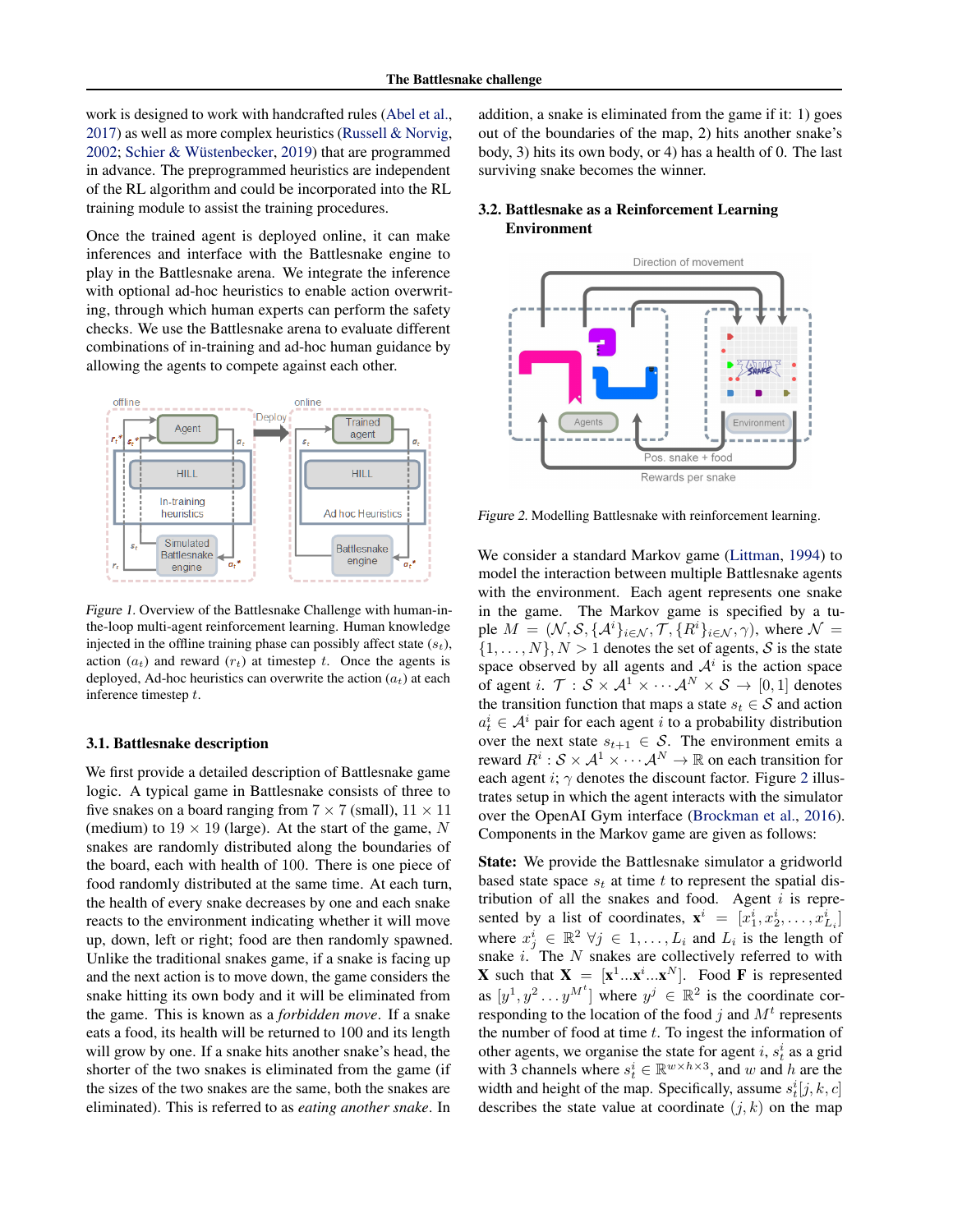<span id="page-3-0"></span>of channel c for agent i at time t. Channels  $c \in \{0, 1, 2\}$ represents position of food, agent  $i$ , and other agents, respectively. For  $c = 0$ ,  $s_t^i[j, k, 0] = 1$  if  $(j, k) \in \mathbf{F}$  and 0 otherwise. The state for  $c = 0$  should be identical for all agents. Similarly,  $c = 1$  provides the position of agent i where  $s_t^i[j, k, 1] = 1, \forall (j, k) \in \mathbf{x}^i$  and 0 otherwise. Also, we set  $s_t^i[j_h, k_h, 1] = 5$  where  $(j_h, k_h)$  denotes the head of agent i. We choose 5 experimentally to provide a larger differentiation between the body and the head of the snake. Finally,  $c = 2$  is defined as  $s_t^i[j, k, 2] = 1, \forall (j, k) \in \mathbf{x}^{i'}$ where  $\mathbf{x}^{i'}$  are all other agents in **X** where  $i' \neq i$ , and the heads of the snakes in  $\mathbf{x}^{i'}$  are set to 5 as well. It is worth mentioning that we deliberately choose to formulate the state space in a gridworld fashion rather than using image pixels or complex embedded features. We believe this will make the RL training easier and encourage research focus on developing the heuristics with HILL.

Action: The action space  $A^i$  is identical for each agent i, representing the direction the agent moves towards in the next turn. Namely,  $a_t^i = [0, 1, 2, 3]$  corresponds to up, down, left, and right at time  $t$  for agent  $i$ . Thus the joint action space is defined as  $\mathbf{a}_t = [a_t^1, a_t^2...a_t^N]$ .

Reward: The overall goal is to become the last surviving snake. We by default apply the same reward formulation for all the agents. Specifically, a negative reward  $-1$  is imposed if a snake dies, and the last snake alive is assigned with a reward 1. We grant a small reward  $\epsilon = 0.002$  for each snake when it survives another turn, with an intuition to promote the snakes to move and grow.

#### 3.3. Training Algorithm

We train each snake's policy independently using the Proximal Policy Optimisation (PPO) algorithm [\(Schulman et al.,](#page-8-0) [2017\)](#page-8-0). It is a widely used, modern on-policy actor-critic algorithm that has presented stable performances in many of the recent successes in deep RL. The algorithm employs two neural networks during training – a policy network and a value network. The policy network interacts with the Battlesnake environment and generates Gaussian-distributed actions given the state. The value network estimates the expected cumulative discounted reward using the generalised advantage algorithm [\(Schulman et al.,](#page-8-0) [2015\)](#page-8-0). Note that while we use PPO to conduct experiments, the proposed framework is *agent-agnostic* and can fit various discrete action-based state-of-the-art algorithms such as QMIX [\(Rashid et al.,](#page-7-0) [2018\)](#page-7-0) and SAC [\(Haarnoja et al.,](#page-7-0) [2018\)](#page-7-0).

#### 3.4. Heuristics with human-in-the-loop learning

In principal, our proposed framework is *heuristic-agnostic* such that researchers can tackle various heuristic development and bring them into the agent training process. For the purpose of illustration, in this work we identify several

human engineered heuristics that we used as part of the challenge. The philosophy is to provide agents information regarding what actions to *avoid* and to guide agents towards superficial skills such as heading to food when starving. Specifically, we provide the following heuristics:

- 1. Avoid hitting the walls.
- 2. Avoiding moving in the opposite direction as the snake is facing (*forbidden moves*).
- 3. Moving towards and eating food when the snake health is low to prevent *starving*.
- 4. Killing another snake (e.g., eating another snake or trapping another snake).

| Rule | Prevention/ Interaction<br>Promotion |        | Training<br>phase |
|------|--------------------------------------|--------|-------------------|
|      | Prev.                                | Env.   | Early             |
| 2    | Prev.                                | Env.   | Early             |
| 3    | Promo.                               | Env.   | Middle            |
|      | Promo.                               | Agents | Late              |

Table 1. Properties of the heuristics. Prev. refers to action prevention; Promo. refers to action promotion. Interaction describes whether the rules are interacting with the environment or other agents. Training phase indicates when the rules become more important.

Table 1 provides an overview of the properties of each rule. Prevention/promotion refers to *action prevention* or *action promotion*. Action prevention rules help eliminate unreasonable actions, similar to the use of catastrophic actions prevention [\(Abel et al.,](#page-6-0) [2017;](#page-6-0) [Saunders et al.,](#page-8-0) [2018\)](#page-8-0) and action filters [\(Gao et al.,](#page-7-0) [2019;](#page-7-0) [Meisheri et al.,](#page-7-0) [2019\)](#page-7-0). In most cases, action prevention rules could be resolved with a single conditional statement. Meanwhile, the described action promotion rules are more complex as they require multiple steps to achieve. Interaction describes whether the rules are interacting with the environment or other agents. For example, to manage rule 4, an agent would have to anticipate the movements of other agents in order to kill them. Finally, training phase indicates when the rules become more important. Rules 1 and 2 are necessary for basic navigation and movement; they prevent the agents from committing "suicide" in the early phases of training and are essential throughout the duration of training. Rules 3 is necessary for survival after the early phases of training when basic navigation is learnt. Rule 4 requires high level strategies once the snakes have no issues with surviving.

While human rules are instilled with a goal to accelerate the learning procedure, they can also be biased and limiting the snakes' performance. For instance, rule 3 could lead to snakes focusing too much on food, whereas rule 4 could result in over-aggressive snakes. To this end, we design our platform such that the impact of the heuristics can be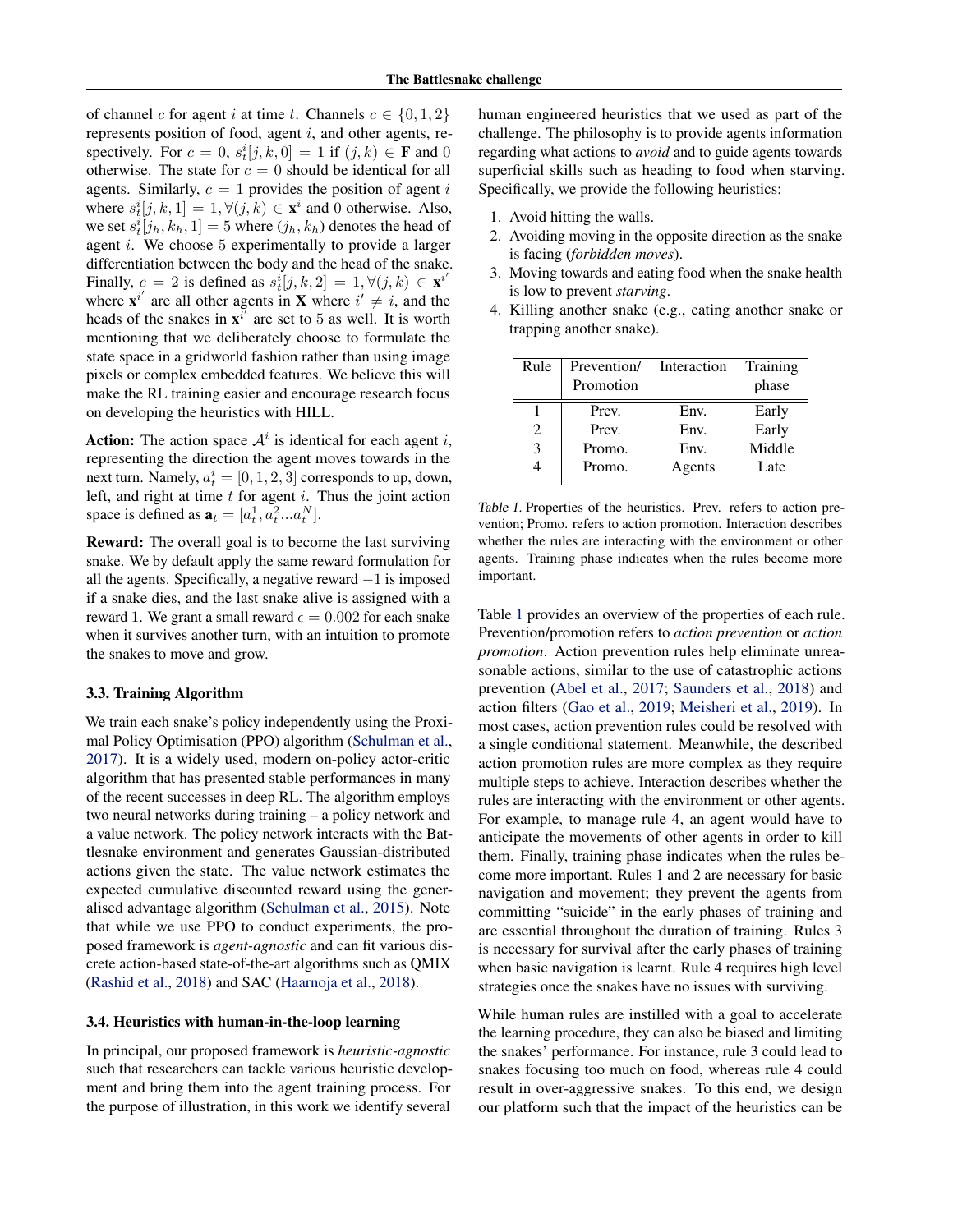controlled and even removed once an agent acquires some basic skills. Such heuristic impact break-down can also be phrased as a curriculum learning method where a logical ordering or hierarchy of simple skills is learnt during training [\(Matiisen et al.,](#page-7-0) [2019;](#page-7-0) [Portelas et al.,](#page-7-0) [2019\)](#page-7-0). We now describe three methods to include the heuristics rules into the RL learning.



Figure 3. In-training action masking.

In-training action masking: We first consider the case where the human heuristics are injected during training and the agent adjusts its policy accordingly (Figure 3). In particular, we incorporate the feedback at the final output layers of the policy, where invalid actions are masked out of the softmax by scaling the probability to zero. The actual action  $a_t^*$  taken after the masking is then passed into the simulated environment to generate the new states. Action masking applies to catastrophic action prevention and single step heuristics. As such we apply it for rules 1 and 2.



Figure 4. Ad-hoc action overwriting

Ad-hoc action overwriting: A trained agent can be deployed to interact with the Battlesnake Engine and compete with other snakes. Ad-hoc action overwriting is often applied in this scenario to enhance robustness and guarantee performance. As shown in Figure 4, it is different from intraining action masking in the sense that the heuristics are only applied during inference. In our proposed Battlesnake Challenge framework, the actual actions taken and corresponding next states are not used to update the policy in real-time as the agent is already deployed. However, the experiences can be stored for the purpose of policy evaluation.

Reward manipulation: Reward manipulation includes human intuition by specifically designing a reward function to encourage events corresponding to the heuristics. During training, the reward function is defined as  $\hat{R}(s_t^i, a_t^i) = \hat{r}_t^i$ where  $\hat{r}_t^i$  denotes the heuristics based reward.  $\hat{r}_t^i$  is then fed into the learning process with the final reward function defined as  $r_t^{*i} = r_t^i + \hat{r}_t^i$ . For instance, we add a penalty term ( $\hat{r}_t^i = -0.4$ ) in our experiments whenever a snake hits

a wall to account for rule 1. Please note that the sign of  $\hat{r}_t^i$ changes if the heuristics is action promoting.

# 4. Experiments

#### 4.1. Implementation details

We open-source our proposed framework and provide implementation for each component presented in Figure [1.](#page-2-0) Specifically, our package is featured with a simulated gym environment, a heuristics developer, and the orchestration code to deploy trained agents to the Battlesnake arena. In addition, we provide a suite of training examples using the RL package RLlib [\(Liang et al.,](#page-7-0) [2017\)](#page-7-0) within the Amazon SageMaker RL package.

#### 4.2. Evaluation

There are two main avenues to evaluate the RL agent with HILL. The first avenue evaluates agent performance during training. The second avenue is to use the leader board in the Battlesnake arena, in which a deployed agent competes against other snakes with black-box mechanisms.

For the first avenue, we collect the maximum *episode length* of all agents as a metric for evaluation. Episode length provides an indication of how long the agents survived for, and it's consistent across different reward manipulation schemes. We first investigate the baseline performance with map sizes of  $7 \times 7$ ,  $11 \times 11$ , and  $19 \times 19$  comparing the performances of training with 4, 5, and 6 agents without human intuition. We aim to verify that the our simulator is properly formulated such that the snake's performance improves over training. We then compare the performances of heuristic incorporation methods described in Section [3.4.](#page-3-0) In addition to the episode length, we also record the frequency of events that each heuristics is designed to prevent or encourage to evaluate how well the heuristics are incorporated. Here and on-wards, we fix the map size and number of agents at  $11 \times 11$  and 5 respectively.

For the second avenue, we evaluate the performances of the described baseline heuristics in the arena. We wish to call out that we do not compare with the existing mature snakes. The focus of this study is to showcase how each component in our proposed framework can be modified with a minimum amount of efforts, rather than to develop a sophisticated fine-tuned agent that beats the best performing snakes. Particularly, we use rule 2 as an example to compare the performance of the trained agents with in-training action masking, ad-hoc action overwriting, reward manipulation, and vanilla training with no HILL. For each baseline heuristics, we randomly select one policy for deployment. Note that the ad-hoc action overwriting agent uses the vanilla trained agent as the base agent. For the in-training action masking agent, we apply the same masking logic during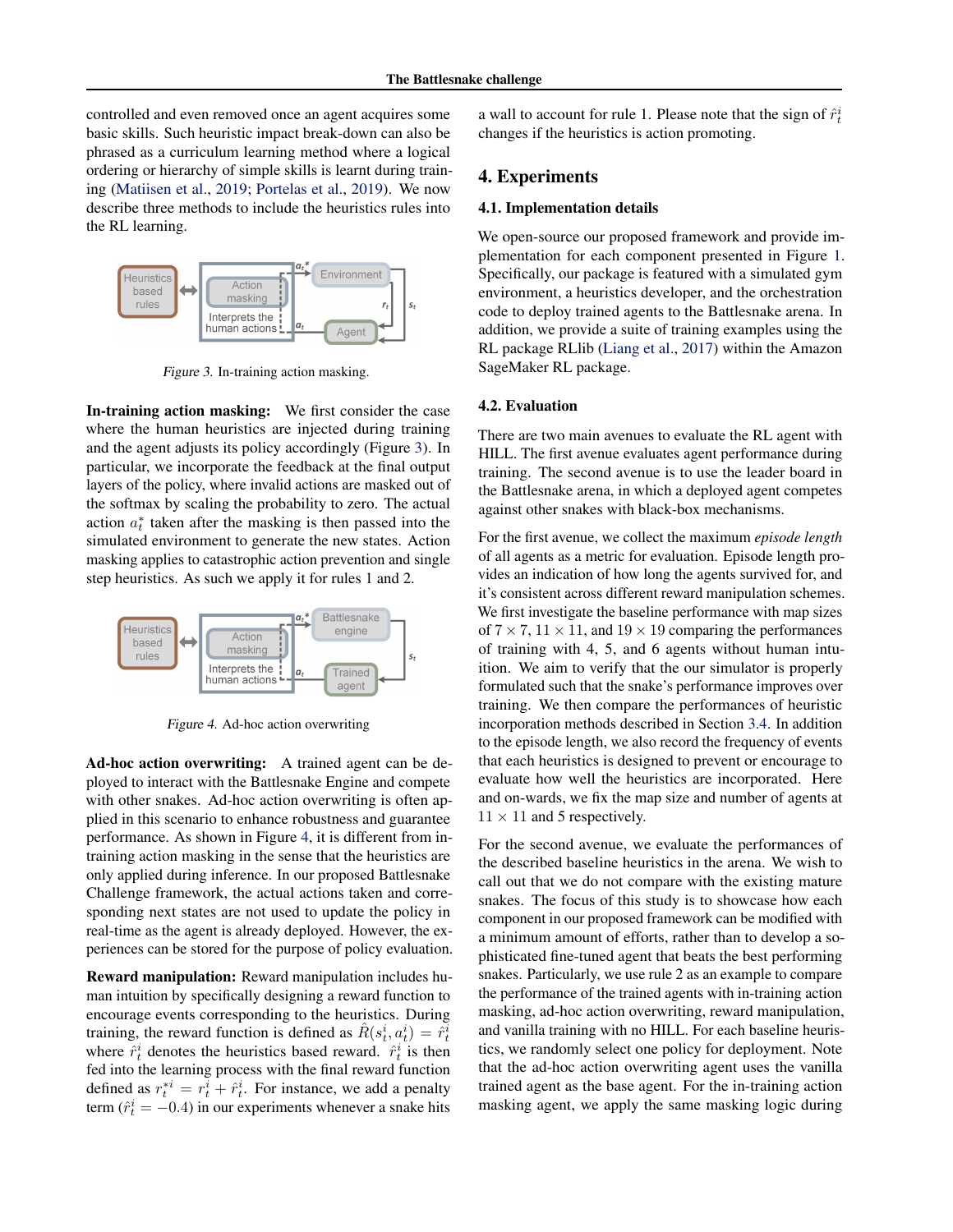<span id="page-5-0"></span>inference to ensure consistency in the state transition dynamics. We conduct two experiments for the arena testing. The first experiment consists of 30 games with the four snakes in the arena. The last surviving snake is given four points, the second last surviving snake is given three points, and so on. We also record the frequency of forbidden moves. In the second experiment, the four snakes compete in a 1 vs. 1 format. Each pair of snakes plays 10 games, leading to a total of 60 games. The winning snake gets 1 point and the losing snake gets 0 point.

# 5. Results

In this section, we present experimental results for components included in the Battlesnke Challenge. We first demonstrate the performance of the multi-agent RL agents trained in our simulated environment, and then move to performance evaluation with HILL both offline during training and online in the arena.

Multi-agent reinforcement learning: The results of varying the number of agents and the map size are presented in Figure 5. We train three different instances of each case with different random seeds. The solid curves correspond to the mean and the shaded region to the minimum and maximum values over the trials. We observe that after 1M steps of training, the episode length increases from 0 to an average of 175. After training for 2M steps, the growth increases steadily. We can observe that the maximum episode length for 4 agents is distinctively better than 5 and 6 agents. This is not surprising as games with 4 agents have more space to roam around the map compared to games with 5 or 6 agents. Similarly, when investigating the effects of the map sizes, we observe that the episode length of 5 agents on larger map sizes is longer than that of smaller map sizes.

#### 5.1. Human-in-the-loop during training

In-training action masking: Our results as presented in Figure 6 show that the agents with in-training action masking outperforms the one without it. Action masking with rule 2 (forbidden moves) has the best performance, reaching an episode length of more than 350 at 10M steps of training. Action masking with rule 1 (wall hitting) achieves an episode length of about 300 at 10M steps whereas the agent with no heuristics achieves a bit more than 250. This verifies that including action masking improves the sample efficiency and thus accelerate the policy training.

Reward manipulation: We present the frequency of forbidden moves (rule 2) in Figure [7.](#page-6-0) At the beginning of training, the agents perform an average of 10 forbidden moves, which is the leading cause of death for the agents. After training for around 1M time steps, the mean frequency of forbidden moves drops to around 3. We can observe a slight reduction



Figure 5. Episode lengths with (a) varying the number of agents on a  $11 \times 11$  map and (b) varying the map size with five agents.



Figure 6. Experiments with action masking for rule 1 and 2 with 5 agents on a  $11 \times 11$  map

of the frequency of forbidden moves when comparing between the agents with and without no reward manipulation. However, as evident from the figure, the agents also manage to learn forbidden moves avoidance even without reward manipulation.

In Figure [8,](#page-6-0) we can see that the episode length for agents with in-training action masking outperform agents with reward manipulation and no heuristics. This observation is consistent with Figure 6 where forbidden move action masking improved policy training.

#### 5.2. Arena testing

Table [2](#page-6-0) shows the performances of the four agents in the Battlesnake arena to address rule 2. The four agents correspond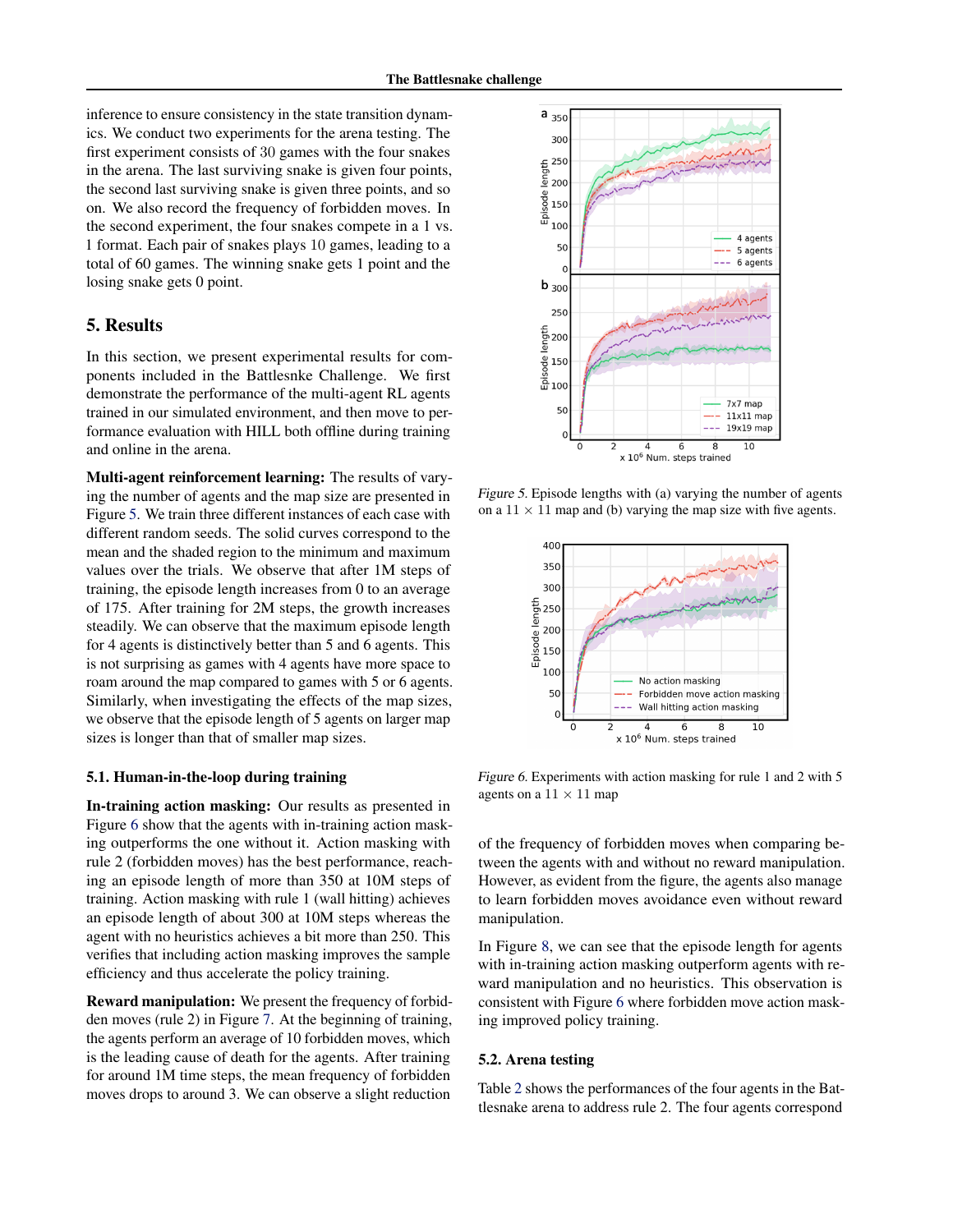<span id="page-6-0"></span>

Figure 7. Experiments with reward manipulation for rule 2, forbidden moves with 5 agents on a  $11 \times 11$  map.



Figure 8. Comparison between the performance of in-training action masking, reward manipulation, and no HILL with 5 agents on a  $11 \times 11$  map.

to in-training action masking, ad-hoc action overwriting, reward manipulation, and vanilla training with no heuristics. Each agent is trained on a  $11 \times 11$  map for 2500 episodes. The same agents are used to tested in 1 vs. 1 competition with results presented in Table 3. We observe a consistent performance from the two tables. As expected, no HILL has the worst performance in the arena. With mean scores of 2.533 and 2.333 for in-training action masking and ad-hoc action overwriting respectively, performance of the former is slightly higher. This aligns with the trend shown in Figure [6.](#page-5-0) It is interesting to note that the agent with reward manipulation has the best performance in the arena, suggesting possible sub-optimal actions introduced during action overwriting.

# 6. Conclusion

We introduced the Battlesnake Challenge, a framework to effectively experiment and evaluate multi-agent reinforcement learning with human-in-the-loop. We formulated Battlesnake into a multi-agent RL problem and identified a set of heuristics-based rules to facilitate standardised human-

| <b>HILL</b> type | Arena score       | %Forbidden moves |
|------------------|-------------------|------------------|
| No HILL          | $2.200 \pm 0.846$ | 26.6%            |
| In-training AM   | $2.533 \pm 1.074$ | $0\%$            |
| <b>RM</b>        | $2.900 \pm 1.296$ | $13.3\%$         |
| $Ad-hoc$ AO      | $2.333 \pm 1.154$ | $0\%$            |

Table 2. Scores in the Battlesnake arena and the % of deaths caused by forbidden moves. AM refers to action masking, RM refers to reward manipulation, and AO refers to action overwriting.

|         | No HILL IT AM RM AH AO |   |  |
|---------|------------------------|---|--|
| No HILL |                        |   |  |
| IT AM   |                        |   |  |
| RM      |                        | q |  |
| AH AO   |                        |   |  |

Table 3. Scores (with respect to the rows) in the Battlesnake arena in a 1 vs 1 format. IT AM, AH AO and RM refer to in-training action masking, Ad-hoc action overwriting and reward manipulation respectively.

in-the-loop RL research. We presented the performance of three heuristics incorporation methods. Our results suggested that the effectiveness of these methods are different during offline training and online inference. Overall, agents with HILL perform better than agents without HILL. During training, action masking improves the agents' survivability, leading to increased episode lengths. In contrast, in the Battlesnake arena, the agent with reward manipulation outperform the agent with in-training action masking. All of the code is readily available at our git repository. We look forward to contributions from the researchers and developers to build new RL based Battlesnakes.

## References

- Abel, D., Salvatier, J., Stuhlmüller, A., and Evans, O. Agent-agnostic human-in-the-loop reinforcement learning. *arXiv preprint arXiv:1701.04079*, 2017.
- Arakawa, R., Kobayashi, S., Unno, Y., Tsuboi, Y., and Maeda, S.-i. Dqn-tamer: Human-in-the-loop reinforcement learning with intractable feedback. *arXiv preprint arXiv:1810.11748*, 2018.
- Arumugam, D., Lee, J. K., Saskin, S., and Littman, M. L. Deep reinforcement learning from policy-dependent human feedback. *arXiv preprint arXiv:1902.04257*, 2019.
- Brockman, G., Cheung, V., Pettersson, L., Schneider, J., Schulman, J., Tang, J., and Zaremba, W. Openai gym. *arXiv preprint arXiv:1606.01540*, 2016.
- Bu, L., Babu, R., De Schutter, B., et al. A comprehensive survey of multiagent reinforcement learning. *IEEE*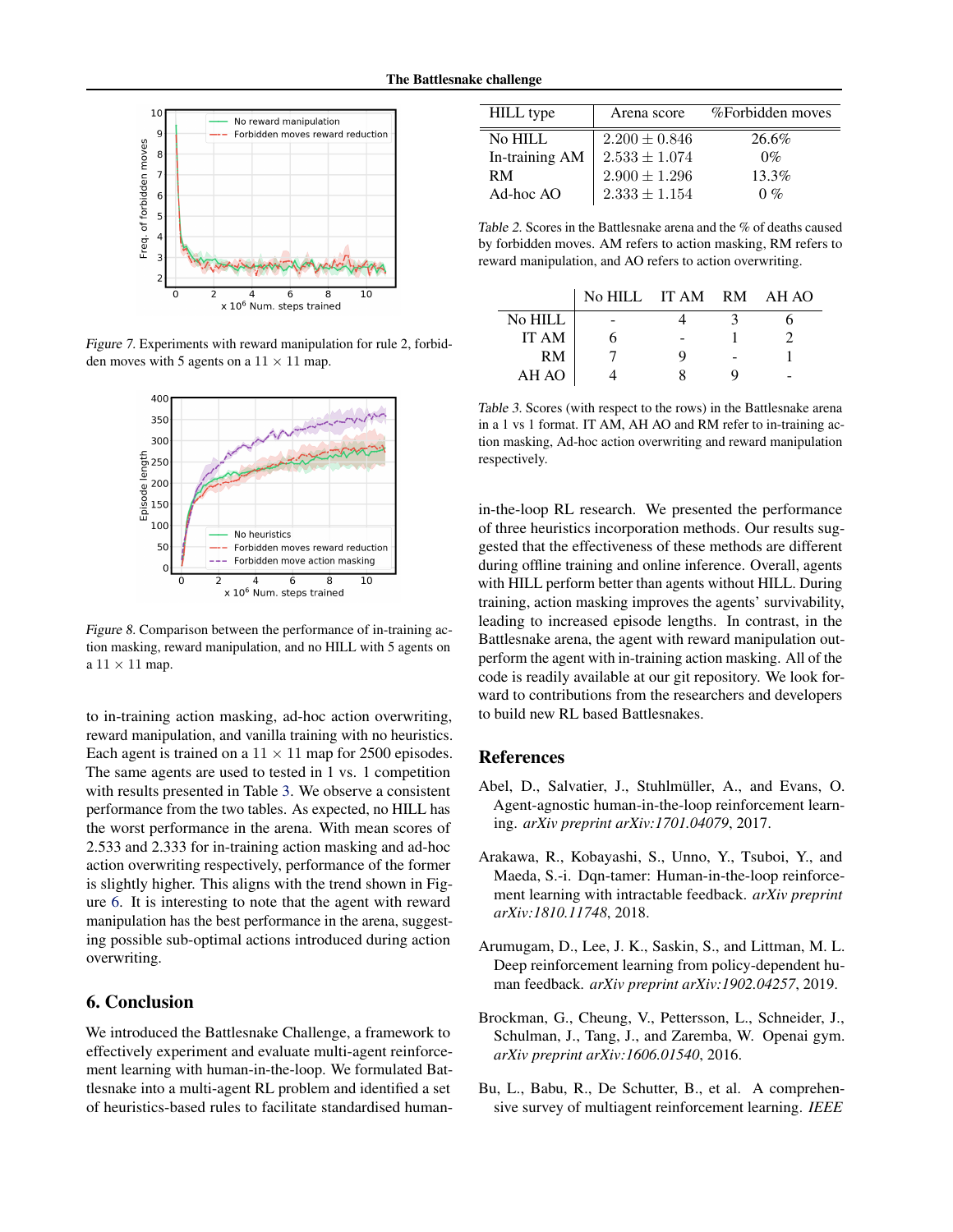<span id="page-7-0"></span>*Transactions on Systems, Man, and Cybernetics, Part C (Applications and Reviews)*, 38(2):156–172, 2008.

- Busoniu, L., Babuška, R., and De Schutter, B. Multi-agent reinforcement learning: An overview. In *Innovations in multi-agent systems and applications-1*, pp. 183–221. Springer, 2010.
- Christiano, P. F., Leike, J., Brown, T., Martic, M., Legg, S., and Amodei, D. Deep reinforcement learning from human preferences. In *Advances in Neural Information Processing Systems*, pp. 4299–4307, 2017.
- Gao, C., Hernandez-Leal, P., Kartal, B., and Taylor, M. E. Skynet: A top deep rl agent in the inaugural pommerman team competition. *arXiv preprint arXiv:1905.01360*, 2019.
- Griffith, S., Subramanian, K., Scholz, J., Isbell, C. L., and Thomaz, A. L. Policy shaping: Integrating human feedback with reinforcement learning. In *Advances in neural information processing systems*, pp. 2625–2633, 2013.
- Haarnoja, T., Zhou, A., Abbeel, P., and Levine, S. Soft actor-critic: Off-policy maximum entropy deep reinforcement learning with a stochastic actor. *arXiv preprint arXiv:1801.01290*, 2018.
- Hausknecht, M., Mupparaju, P., Subramanian, S., Kalyanakrishnan, S., and Stone, P. Half field offense: An environment for multiagent learning and ad hoc teamwork. In *AAMAS Adaptive Learning Agents (ALA) Workshop*. sn, 2016.
- Kalyanakrishnan, S., Liu, Y., and Stone, P. Half field offense in robocup soccer: A multiagent reinforcement learning case study. In *Robot Soccer World Cup*, pp. 72–85. Springer, 2006.
- Knox, W. B. and Stone, P. Tamer: Training an agent manually via evaluative reinforcement. In *2008 7th IEEE International Conference on Development and Learning*, pp. 292–297. IEEE, 2008.
- Knox, W. B. and Stone, P. Interactively shaping agents via human reinforcement: The tamer framework. In *Proceedings of the fifth international conference on Knowledge capture*, pp. 9–16, 2009.
- Knox, W. B. and Stone, P. Combining manual feedback with subsequent mdp reward signals for reinforcement learning. In *Proceedings of the 9th International Conference on Autonomous Agents and Multiagent Systems: volume 1-Volume 1*, pp. 5–12. Citeseer, 2010.
- Knox, W. B. and Stone, P. Reinforcement learning from simultaneous human and mdp reward. In *AAMAS*, pp. 475–482, 2012.
- Liang, E., Liaw, R., Moritz, P., Nishihara, R., Fox, R., Goldberg, K., Gonzalez, J. E., Jordan, M. I., and Stoica, I. Rllib: Abstractions for distributed reinforcement learning. *arXiv preprint arXiv:1712.09381*, 2017.
- Littman, M. L. Markov games as a framework for multiagent reinforcement learning. In *Machine learning proceedings 1994*, pp. 157–163. Elsevier, 1994.
- Lowe, R., Wu, Y. I., Tamar, A., Harb, J., Abbeel, O. P., and Mordatch, I. Multi-agent actor-critic for mixed cooperative-competitive environments. In *Advances in neural information processing systems*, pp. 6379–6390, 2017.
- MacGlashan, J., Ho, M. K., Loftin, R., Peng, B., Wang, G., Roberts, D. L., Taylor, M. E., and Littman, M. L. Interactive learning from policy-dependent human feedback. In *Proceedings of the 34th International Conference on Machine Learning-Volume 70*, pp. 2285–2294. JMLR. org, 2017.
- Matiisen, T., Oliver, A., Cohen, T., and Schulman, J. Teacher-student curriculum learning. *IEEE transactions on neural networks and learning systems*, 2019.
- Meisheri, H., Shelke, O., Verma, R., and Khadilkar, H. Accelerating training in pommerman with imitation and reinforcement learning. *arXiv preprint arXiv:1911.04947*, 2019.
- Mnih, V., Kavukcuoglu, K., Silver, D., Rusu, A. A., Veness, J., Bellemare, M. G., Graves, A., Riedmiller, M., Fidjeland, A. K., Ostrovski, G., et al. Human-level control through deep reinforcement learning. *Nature*, 518(7540): 529–533, 2015.
- Nguyen, T. T., Nguyen, N. D., and Nahavandi, S. Deep reinforcement learning for multiagent systems: A review of challenges, solutions, and applications. *IEEE Transactions on Cybernetics*, 2020.
- Portelas, R., Colas, C., Hofmann, K., and Oudeyer, P.-Y. Teacher algorithms for curriculum learning of deep rl in continuously parameterized environments. *arXiv preprint arXiv:1910.07224*, 2019.
- Rashid, T., Samvelyan, M., De Witt, C. S., Farquhar, G., Foerster, J., and Whiteson, S. Qmix: monotonic value function factorisation for deep multi-agent reinforcement learning. *arXiv preprint arXiv:1803.11485*, 2018.
- Resnick, C., Eldridge, W., Ha, D., Britz, D., Foerster, J., Togelius, J., Cho, K., and Bruna, J. Pommerman: A multiagent playground. *arXiv preprint arXiv:1809.07124*, 2018.